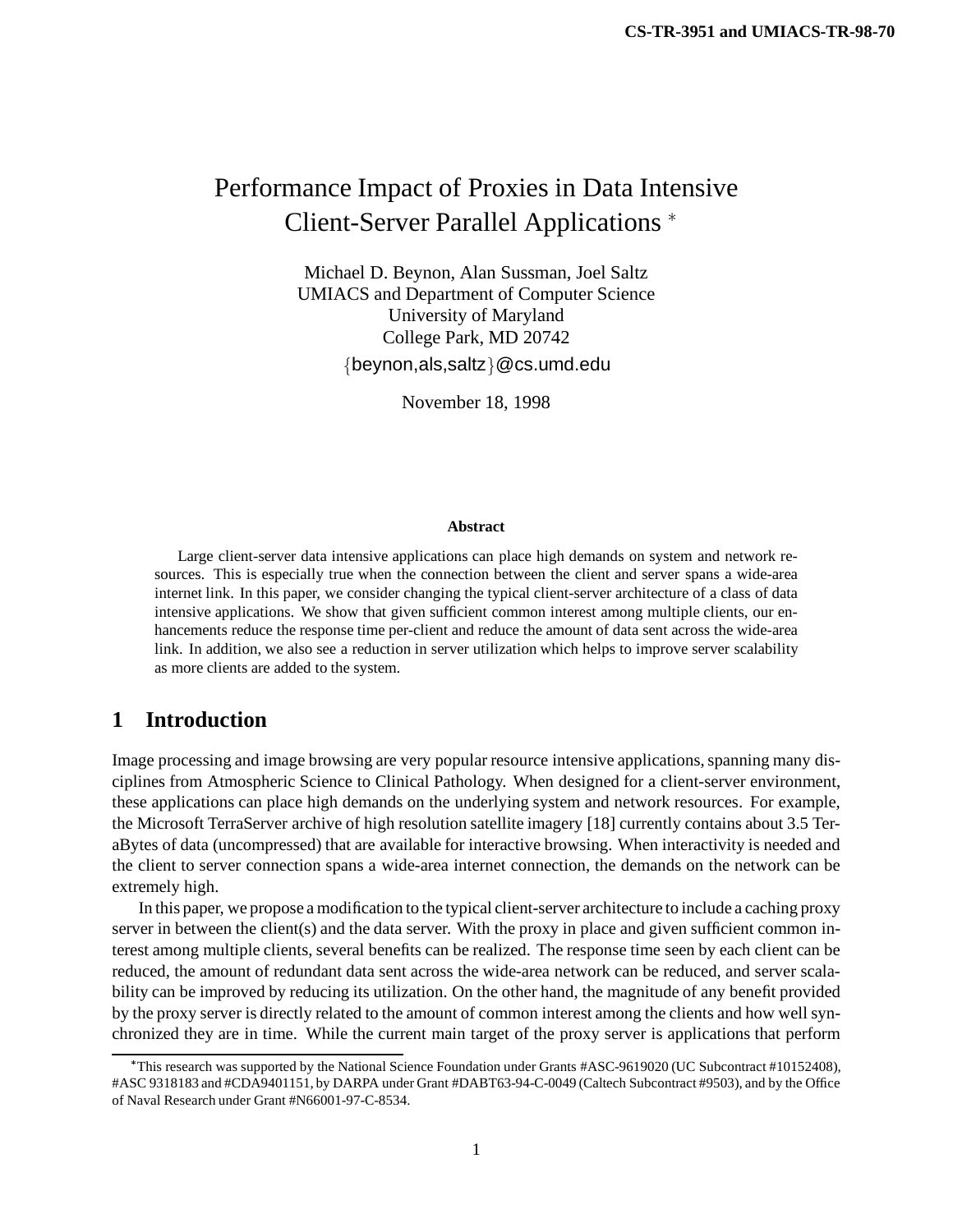interactive scanning through two- and three-dimensional datasets, we now discuss a more general class of data intensive applications in more detail.

#### **1.1 Data intensive applications**

We have been building infrastructure for constructing parallel database systems, called T2 [8], that enables integration of storage, retrieval and processing of multi-dimensional datasets. T2 provides support for common operations including index generation, data retrieval, memory management, scheduling of processing across a parallel machine and user interaction. It achievesits primary advantage from the ability to seamlessly integrate data retrieval and processing for a wide variety of applications and from the ability to maintain and jointly process multiple datasets with different underlying grids. Most other systems for multi-dimensional data have focused on uniformly distributed datasets, such as images, maps, and dense multi-dimensional arrays. Many real datasets, however, are non-uniform or unstructured. T2 can handle both uniform and nonuniform datasets.

T2 has been developed as a set of modular services. Since its structure mirrors that of a wide variety of applications, T2 is easy to customize for different types of processing. To build a version of T2 customized for a particular application, a user has to provide functions to pre-process the input data, map input data to elements in the output data, and aggregate multiple input data items that map to the same output element.

Data intensive applications that are currently being implemented using the T2 services include satellite data processing systems [9], analysis of digitized light microscopy data [2, 12] and water contamination studies that couple multiple physical process simulators through a shared database [10, 7]. A common thread through all these applications is that their datasets have an underlying multi-dimensional attribute space. The data dimensions can be spatial coordinates, time, or varying experimental conditions such as temperature, velocity or magnetic field. We will be using the Virtual Microscope, a system for browsing light microscope images, as an example T2 system throughout this paper. We therefore now describe the Virtual Microscope system in more detail.

#### **1.1.1 The Virtual Microscope**

The Virtual Microscope [2, 12] is a client-server software system that emulates a high power light microscope. The system is required to provide interactive response times for standard physical microscope behavior, including continuously moving the stage and changing magnification and focus. The client software runs on an end user's PC or workstation, while the server database software for storing, retrieving and processing the microscope image data runs on a high performance parallel computer, potentially at a remote site.

The queries supported by the server are small in size, and allow a client to request a rectangular region at an available resolution from within the bounds of a given slide data set. The reply consists of image data for the requested region and can be several orders of magnitude larger than the size of the request. Moreover, the amount of data processed by the server in order to produce the response for the client can be much larger than the reply.

The greatest difficulty in implementing the Virtual Microscope system is dealing with the extremely large quantities of data representing a collection of slides. For example, using the digitizing microscope currently available at Johns Hopkins Hospital, a single spot at a magnification of  $400X$  produces a grid of  $1000x1000$ pixels. We estimate that an array of  $50x50$  spots is required to cover an entire slide, and each pixel is a three byte RGB color value. Under this scenario, one slide image requires over  $7GB$ . However, such an image captures only a single focal plane, and many specimens will require capture of between five and thirty focal planes. Clearly there is an enormous storage requirement.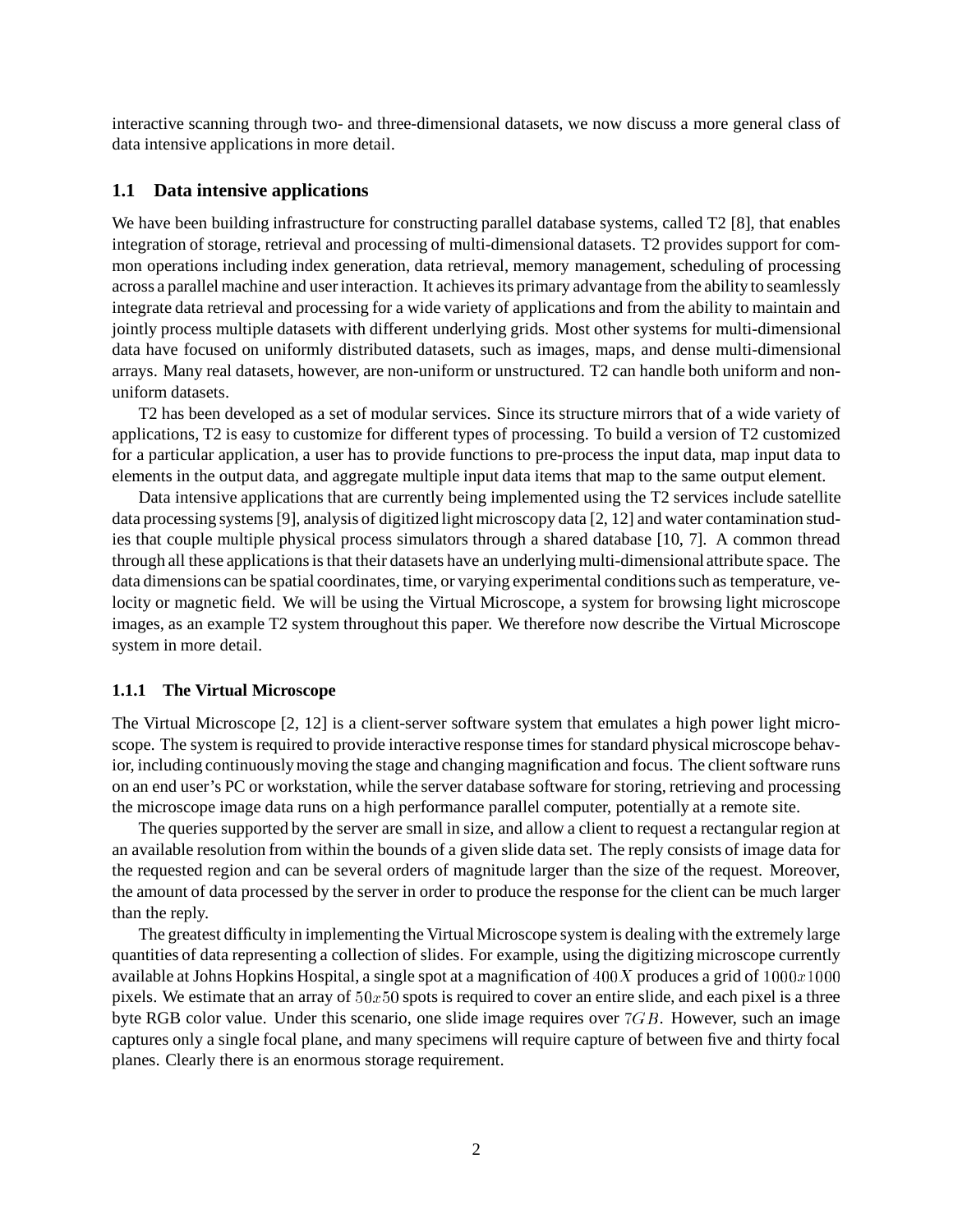

Figure 1: Virtual Microscope client browsing a slide

### **1.2 Challenges**

**Reduction of wide-area usage** Traditional applicationswere typically confined to a single machine, whether it be a single processor workstation or a multi-node parallel machine. Such environments have many nice properties. The machines are all trusted, the interconnection network between machines is fast and fairly reliable, and all the machines are under the control of a centralized administrative entity. As internet usage increases and users are envisioning applications that collectively employ many machines connected via a wide-area network, this nice environment changes in many ways. Trust may not exist, the fast reliable connections are replaced by slower less reliable links, and there are many administrative domains. In addition, the ability to have strong consistency in the presence of updates may not be feasible.

A subtle (but important) difference is seen when considering who owns the resources used by an application. Traditional applications use resources in machines and networks owned by the organization running them. For wide-area applications, even if all the machines where computation is performed are owned, the wide-area links and intermediate hops are usually not. If more wide-area network resources are used by a particular application, this could degrade the performance of other wide-area applications. In the current wide-area network environment, the cost to send data is effectively free. As usage increases, this cost model may very well change to one where users pay in some manner for the amount of data sent. For example, Sprint has recently unveiled a new nationwide network that supports voice and data over a single line, with a cost model that eliminates the concept of long distance. Instead, users are charged by the amount of data actually sent. Both the network good citizen and cost-per-byte-transmitted arguments motivate the need for techniques to reduce wide-area bandwidth consumption.

**Reduced response time** For interactive applications, including those that use the T2 infrastructure, the system as a whole needs acceptably small response times for it to be usable. Response time is the amount of time between the initiation of a request and when the last piece of data is delivered. If a response takes too long, it simply will not be used, so performance is critical for acceptance. Techniques are needed to reduce or eliminate the perceived latency seen between the client and the server. In addition, the server should be able to handle multiple simultaneous clients without prohibitively degrading response time.

**System scalability** A system that scales well, should *gracefully* degrade as more clients are added to the system. We expect performance to suffer, but it should be closer to following a linear curve rather than exponential. Most of the scalability seen in T2-based systemsis achieved through the use of a parallelized data server, wherein a single query is handled by many processors and disks. Reduction in workload is the only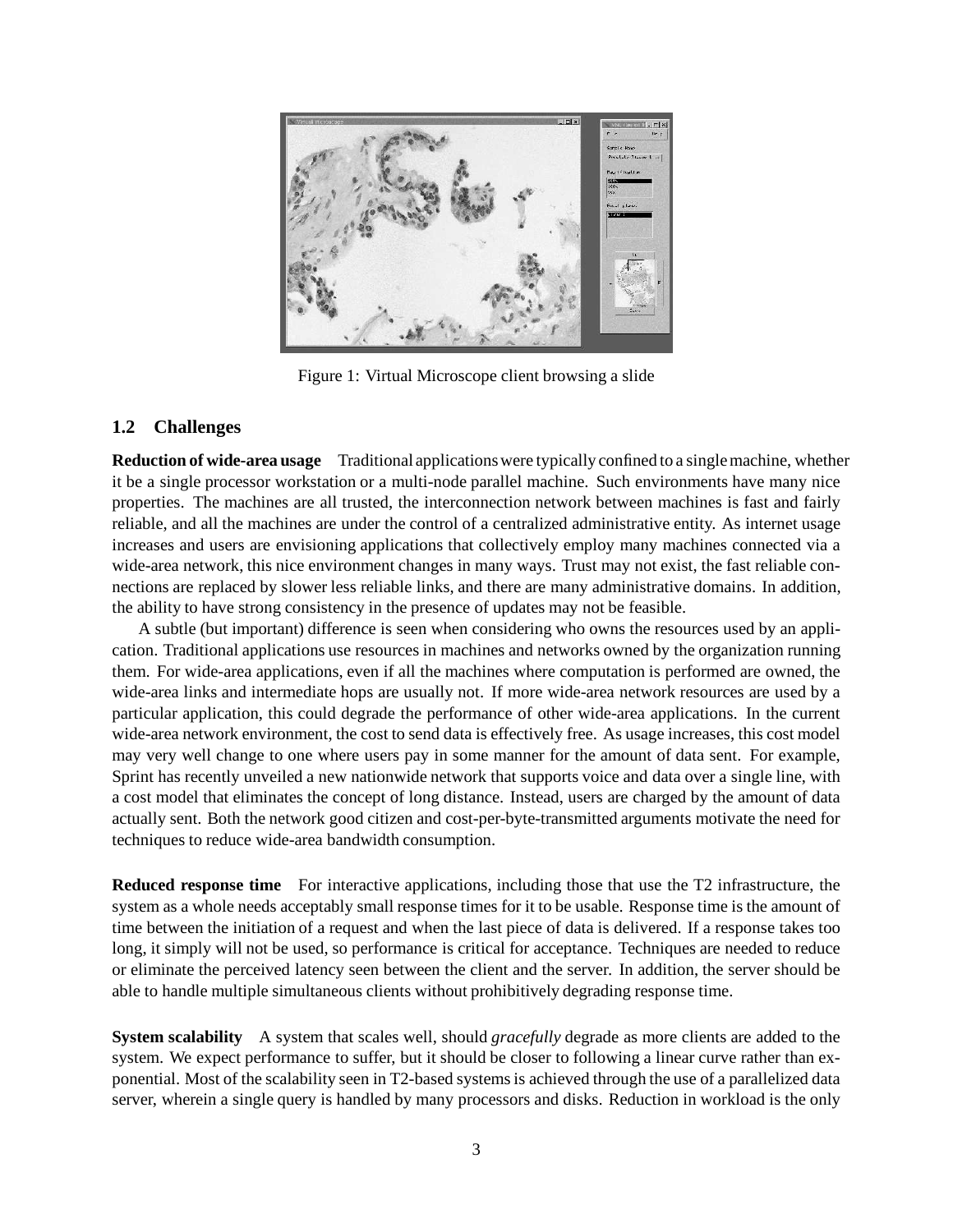way to improve system scalability from outside the server. With less applied workload, the system should see reduced utilization, and hence better performance as more clients are added.

#### **1.3 Overview**

The approach we are studying in this paper has many features similar to Semantic Data Caching [11]. We are taking advantage of the semantic knowledge available about T2 datasets, about the relationship between T2 datasets and their corresponding meta-data, and also about the coordinate systems and spatial relationships present in such multi-dimensional datasets. This knowledge is leveraged to perform data specific performance optimizations.

In the next section we describe the existing T2 system architecture, and present our changes. Next we show how interactive users are modeled for a set of experiments. Then simulation and implementation results are given for the Virtual Microscope system, followed by interpretation and conclusions.

## **2 Architecture**

#### **2.1 Original System**

The original T2 system is comprised of a server and one or more clients. The server is further decomposed into a single frontend process and one or more backend processes with attached disks. Since the server is designed to run on a parallel machine, the backend processes are intended to each run on a separate node of the parallel machine. The application data is declustered across the backend disks. The dissemination model used is request-response. Clients send a single multi-dimensional rectangular range query to the frontend process. The frontend reads a batch of queries, and broadcasts them to the backend processes. Most backend processes will have data for a given query on one of their local disks, given good spatial declustering. Each backend process with data for the batch of queries will read the data from the disks, process it as customized for the T2 application, and send it directly to the requesting clients.

The original system was designed primarily for fast data movement in the server. The proposed changes to the system are explicitly for supporting multiple co-located remote clients, where remote means the client and server are separated by a wide-area network connection. We want to find ways to reduce the impact on the wide-area network by eliminating redundant requests for the same data, reduce the perceived response time problem, and make the system scale more gracefully, as discussed in Section 1.2.

The T2 design already existed when we were considering alternate architectures, with multiple clients written and both sequential and parallel versions of the server implemented. There was also a well-defined communication protocol between the clients and the server. With an eye toward interoperability and minimization of total system changes, a major design goal was to change the existing system as little as possible. In certain places we were successful, and in other places, changes were necessary.

We want the techniques used to be generally available for (at least) all T2 applications. Toward this goal, we want to avoid needing to know what the structure of the data is. For example, for the Virtual Microscope system implemented with T2, all image data blocks are tagged with meta-data describing what slide the data is from, which focal plane it is from, what its spatial coordinates are, etc. All the meta-data is essential, but the actual image data structure should be ignored, and treated as black box data. A black box approach is important for various reasons, for example to allow for compression of data by the server and decompression by the clients, which could only be supported through the opaque treatment of data in the modified architecture.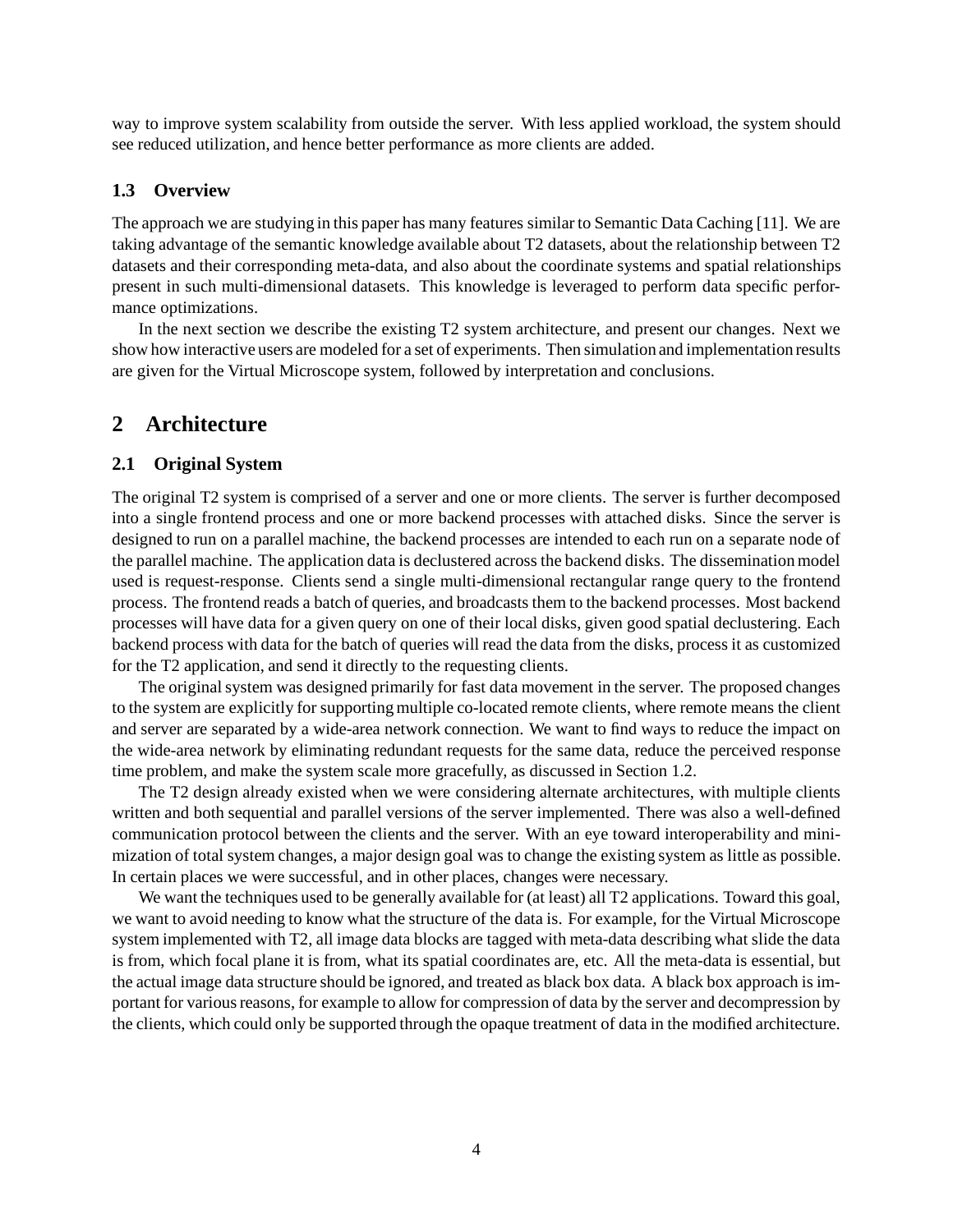

Figure 2: Architecture for one remote server and one clustered set of clients

#### **2.2 Modified System**

#### **Proxy**

The major architectural change is the addition of a proxy as an intermediary in between a set of co-located clients and a remote server. Figures 2(a) and 2(b) show this scenario for both architectures. The proxy will appear to the server as a client, and to the clients as a server. It is possible for such a proxy to perform various functions such as caching, predictive prefetching, and computation on the data. For this initial design we only consider caching. This is primarily due to the fact that more advanced functionality would require changes in the server and client, thus breaking one of our original design goals.

Caching at the proxy provides a benefit when the clients are local to the proxy and there is some degree of commonality of interest between the set of clients. Ensuring the proxy is local to the clients reduces the long latency seen in contacting the remote server to request data if the needed data is in the proxy's cache. Having sufficient commonality among the client requests is important in reducing the working set size such that the cache does not overflow. With both these conditions satisfied, the best case is when the first request for a block of data is a cache miss in the proxy, causing it to be faulted in by the proxy with a request to the server. All subsequent client requests will hit in the cache, and be answered quickly over the local connection to the proxy.

#### **Cache Model**

The use of a proxy makes requests that miss the cache slower than when the proxy is not used. This can be minimized by making the cache lookup as fast as possible, thus speed is the main design goal in laying out the cache structure.

The first decision involves the unit of storage for the cache. The classic options here include variable or uniform sized blocks [6]. We chose to use uniform blocks for several reasons. Uniform blocks make the cache replacement decisions simpler. This occurs when the cache is full, and some new data arrives and needs to be cached. Picking a victim is easier when all cache entry sizes are the same since the space gain for evicting any block is the same. Another reason supporting uniform cache entry size is related to detecting when requests have some commonality. Given two requests  $R_1$  and  $R_2$ , the question becomes, is there any overlap? Intersection of rectangles is simple to compute, since we know the orientation of the rectangles is guaranteed to be aligned with the  $x$  and  $y$  axes. What becomes harder to do quickly is determining the best way to handle the commonality. There could be a relatively small amount of overlap, in which case the benefit of eliminating the redundant data being requested from the remote server might not be great enough to outweigh the work to detect it. Another question is how to handle commonality in requests that are offset temporally. Should  $R_k$  be delayed for future requests, with the intention to coalesce them together into a single request? If so, how long should  $R_k$  be delayed? This approach may be good for reducing the volume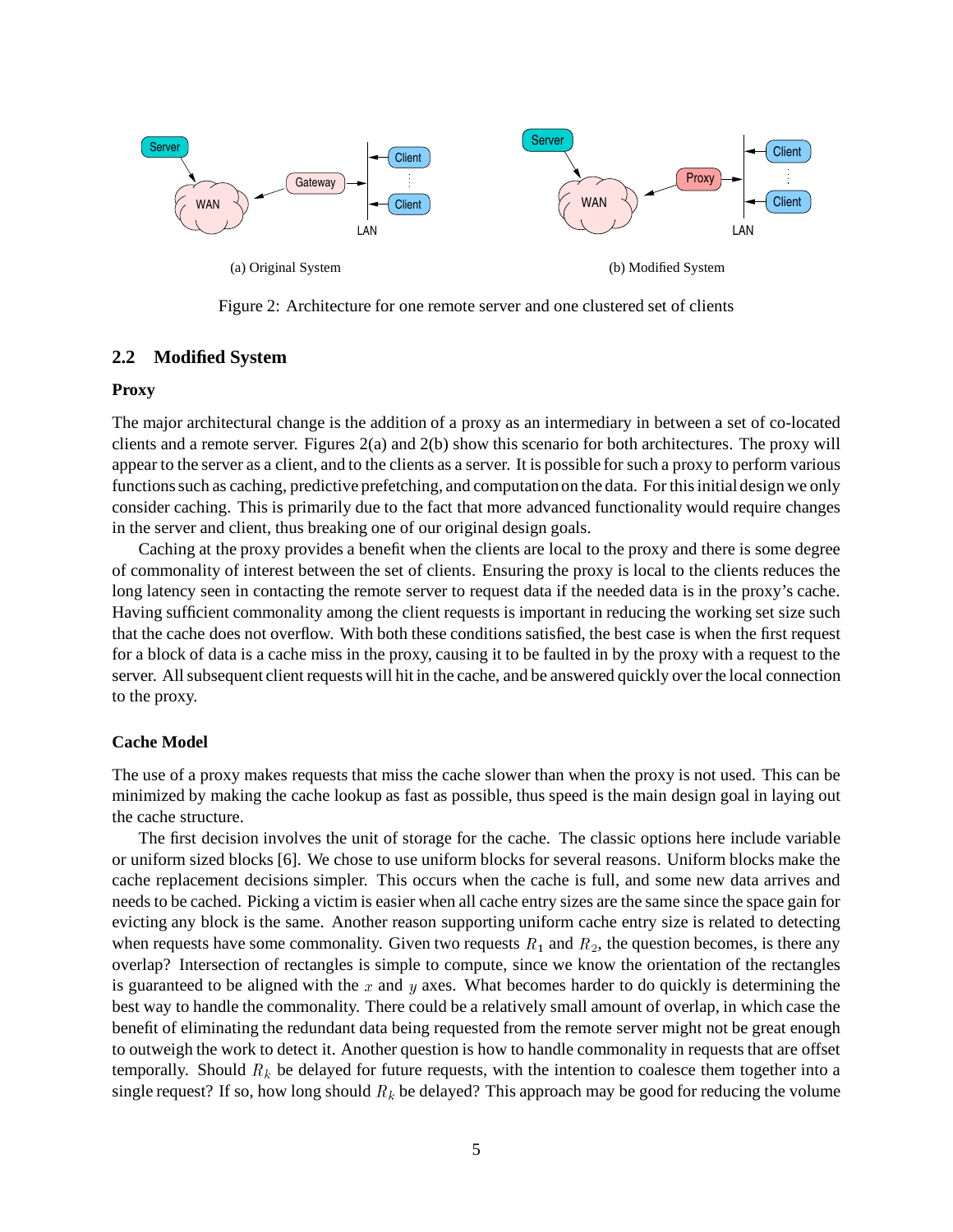



Figure 3: Client Query Control Flow

Figure 4: Proxy Cache state as requests arrive

of redundant wide-area data sent, but it sacrifices response time.

Taking into consideration these and various other issues, we chose to break up the data space into uniform size blocks. Each incoming query is mapped to the set of blocks containing the query result, as seen in Figure 3(b). Blocks that are cache misses are immediately requested from the server. Blocks that are cache hits are sent to the set of clients waiting for them. Pending blocks (those that have been requested from the server but are not yet in the cache) are tagged with the client as being another recipient. Misses are handled first, since they will take the longest to ultimately arrive at the client. Uniform blocking of the slide image also helps in detecting commonality in a passive yet efficient manner. No request is ever delayed in the hope of finding regions in common with those of another request, yet block-level commonality is taken advantage of. Figure 4(a) shows request  $R_1$  arriving with an empty cache in the proxy. All blocks for the request are faulted from the server. Consider the case where blocks  $\{1, 2, 3, 6\}$  have arrived at the proxy, and blocks  $7, 8$ are pending when request  $R_2$  arrives, as shown in Figure 4(b). In this case, the proxy faults blocks  $\{4, 9\}$ from the server and sends blocks  $\{2,3\}$  immediately from the cache. Recognizing the commonality between these requests, the proxy does not redundantly fault in blocks  $\{7, 8\}$  from the server because they have already been requested.

# **3 Workload**

While the Virtual Microscope T2 application we used for our experiments is becoming mature and is starting to be used routinely by pathologists, the current version is still a research prototype, which makes workload characterization difficult for even a single client. We instrumented one of the Virtual Microscope client programs and captured sets of traces of a trained pathologist using the system. The user examined several slides,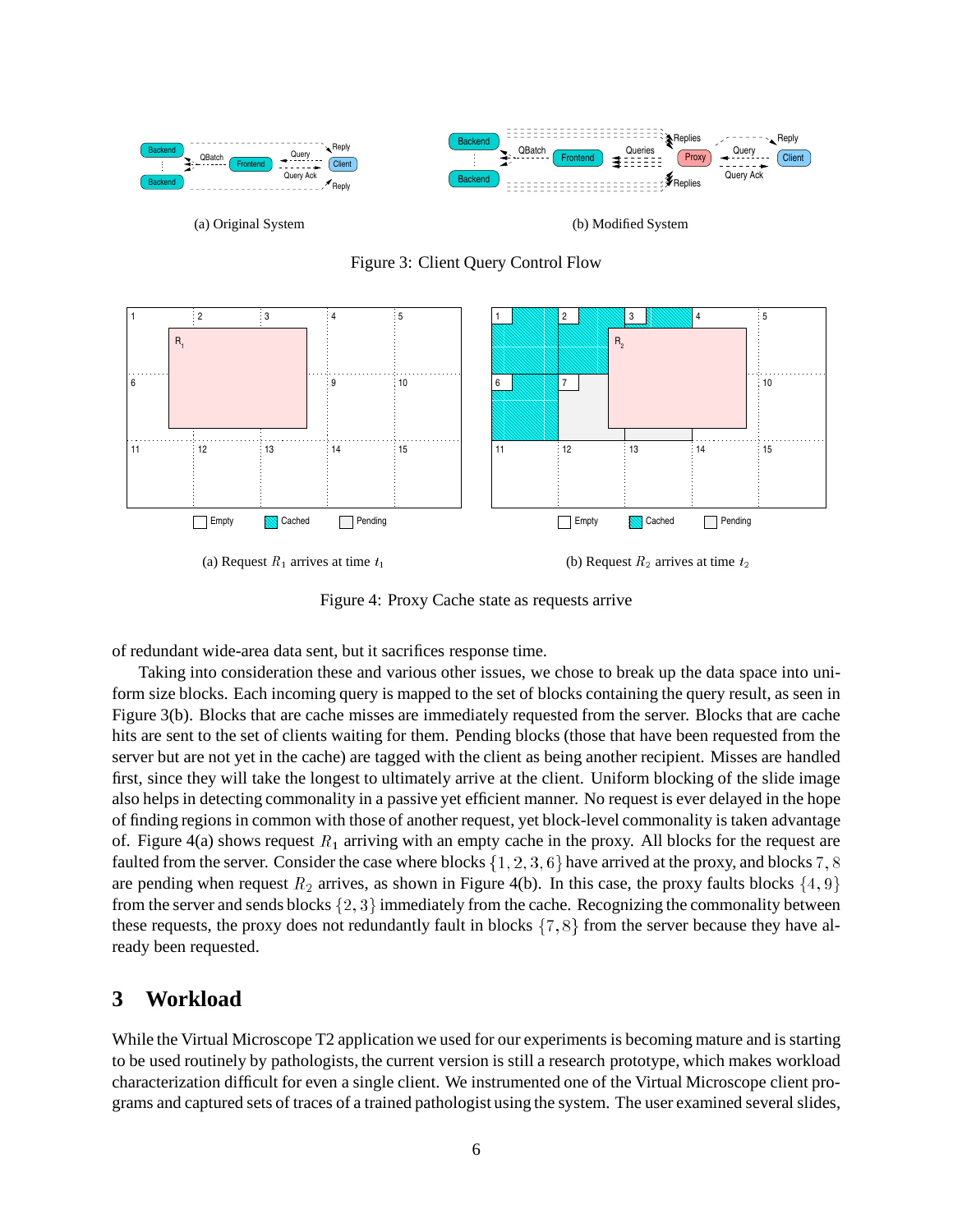thoroughly searching each slide for any abnormality, as they would with a real microscope. We performed tracing for several sessions, and derived an abstract model of user behavior. We are actively encouraging use of the system and collecting more traces to refine our workload model.

| Zoom | P(400X)  | P(200X) | P(100X) | P(50X) | Zoom | P(3MB) | P(300KB) |
|------|----------|---------|---------|--------|------|--------|----------|
| 400X | 0.65     | 0.35    | 0.00    | 0.00   | 400X | 0.99   | 0.01     |
| 200X | 0.02     | 0.68    | 0.18    | 0.12   | 200X | 0.99   | 0.01     |
| 100X | $0.00\,$ | 0.05    | 0.50    | 0.45   | 100X | 0.92   | 0.08     |
| 50X  | 0.15     | 0.04    | 0.08    | 0.73   | 50X  | 0.70   | 0.30     |

(a) Choose next magnification

(b) Choose next request size

Table 1: Workload model probability transition matrices

The available magnifications for our test slide data set were  $50X$ ,  $100X$ ,  $200X$ , and  $400X$ . Through analysis of the traces, we discovered that the previous magnification selected heavily influences the magnification to be chosen next. Table 1(a) shows the probability matrix used for choosing a magnification, based on the current magnification.

The client generates two sizes of requests. The larger request size is for the full view screen, which for a default window size is approximately  $3MB$ . The smaller request size results from the fine control buttons in the client that allow for incremental movement in any direction, which generate a request of approximately  $300KB$ . We expected magnification to be a predictor variable for data size, since at lower magnification the fine control buttons would not be used, and at high magnification fine control would sometimes be used. Instead, the pathologistswho generated our traces never use the fine control. Still, we felt this may be atypical behavior, and included small non-zero probabilities for using fine control, as shown in Table 1(b).

Next we consider inter-request time, also known as *think time*. Here again, magnification worked well to predict the amount of think time after a given request. Since the distribution of the times was markedly different depending on the magnification, we chose not to try to find compact representative distributions to generate the inter-request times. Instead, we randomly choose values from a histogram of the values in the traces.

### **4 Simulation**

We simulated the system to validate our hypotheses and to quantify the potential benefits of using a proxy. Here we present highlights of a more complete simulation study [5].

We are interested in determining the number of clients that can be supported at varying quality of service levels. To this end, we instrumented the Virtual Microscope client and server as well as prototype of the proxy. From the resulting execution traces on a server with a single backend process, we generated component level performance histograms, which are used to find representative distributions. These, combined with the workload model, are used to drive a discrete event-driven simulation. For network wide-area (WAN) and local area (LAN) characterizations, we ran micro-benchmarks on our local test machines, and between our local test machines and a test machine at the San Diego Supercomputing Center. These histograms of application level data transfer were abstracted into distributionsfor the local case, but the wide-area case was not as easily represented, so we use the raw histograms for wide-area simulation.

The factors and levels we used for simulation are listed in Table 2. One abstraction that was necessary for simulation was to decouple cache hits from actual request regions. Requests are modeled in an opaque way, never specifying the spatial coordinates within the slide. Each request is broken into  $256KB$  sized blocks,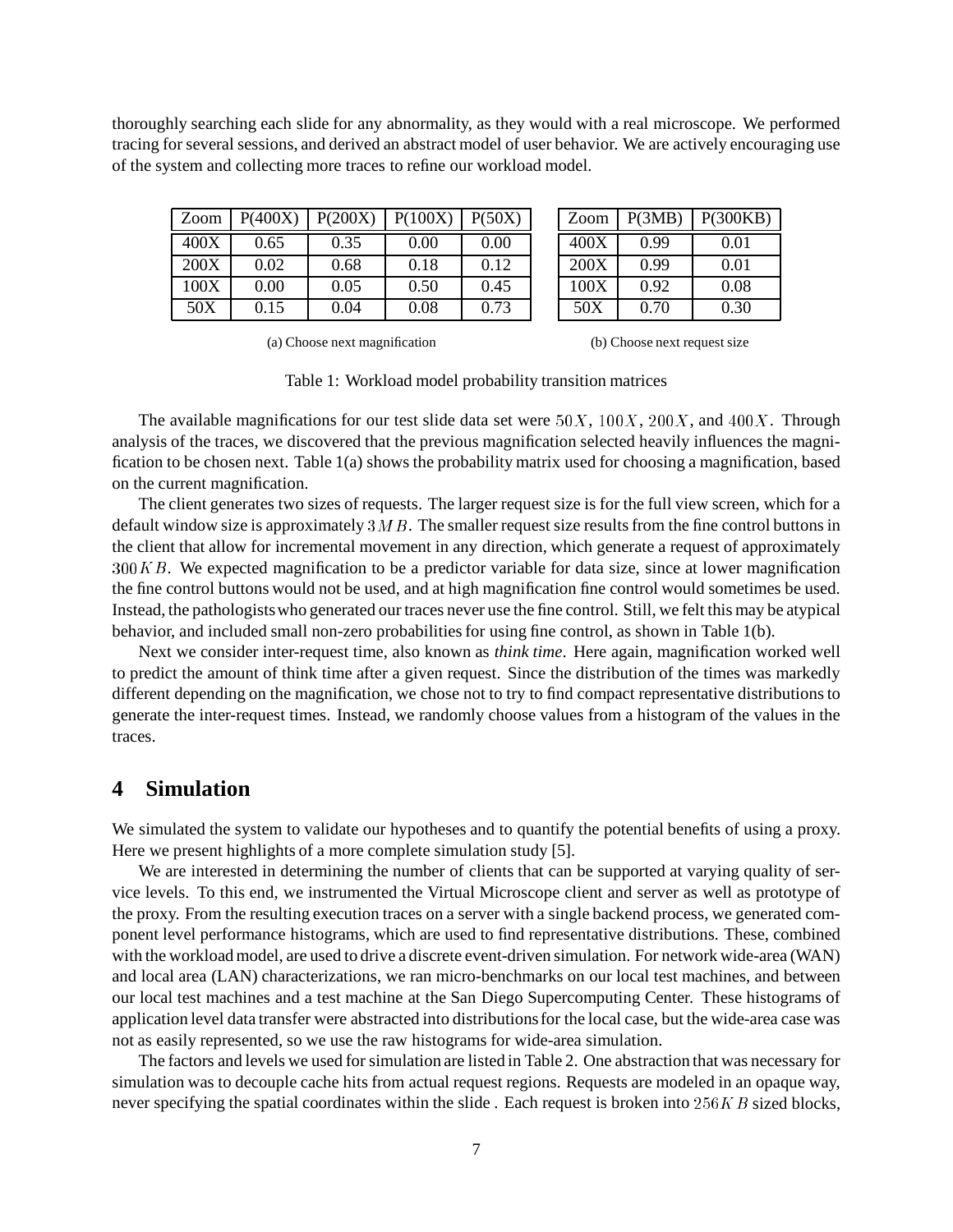

Figure 5: Client Response Time with Increasing Number of Clients

and a Bernoulli trial is used for each block based on the cache hit rate. This allows us to easily consider the effects of different cache hit rates while keeping the workload volume abstract and constant.

| Location Name |                | Levels                          |
|---------------|----------------|---------------------------------|
|               | Client Number  | 1, 2, 4, 8, 10, 20, 30          |
| Proxy Used    |                | Yes, No                         |
|               | Cache hit rate | $\vert$ 0, 0.25, 0.5, 0.75, 1.0 |

Table 2: Factors and Levels for Simulation

#### **4.1 Response Time**

The response time we care about is the time between the client request and when the client receives all the data for that request. We consider response time separately for queries resulting in large and small replies in Figures 5(a) and 5(b), respectively. For both graphs, the mean response time across all clients is shown as we scale the number of clients in the system. The system without a proxy is shown as a baseline, where the proxy machine would be a gateway merely passing packets between the client and server. The remaining curves are for configurations with the proxy turned on, with different cache hit probabilities.

For the **No Proxy** case, the response time increases almost linearly as the number of clients is increased. This is expected to not be completely true for the real system due to congestion effects we did not model. Our network model only insures that a single entity will be writing to the network at a given point in time. The 0% cache hit rate follows the **No Proxy** baseline very closely, as expected. The only overhead is the constant time for the data to pass through the proxy. The  $25\%$ ,  $50\%$  and  $75\%$  curves all show improvement in the response time due to the reduction in WAN communication and reduced server load. It is interesting to note the large reduction in response time between the  $75\%$  and  $100\%$  cache hit rates, which indicates that very good cache hit rates are critical to getting acceptable performance.

Next we consider the relative performance differences between the small and large cases. For large requests, the 0%, 25% and 50% configurations all somewhat closely follow the baseline **No Proxy** performance. In contrast, for small requests the 50% cache hit rate response time is approximately half that of the large requests. Larger requests cover more cache blocks, so are more likely to include the full latency cost of contacting the server over the WAN, making the cache policy more important for large requests. Interpreted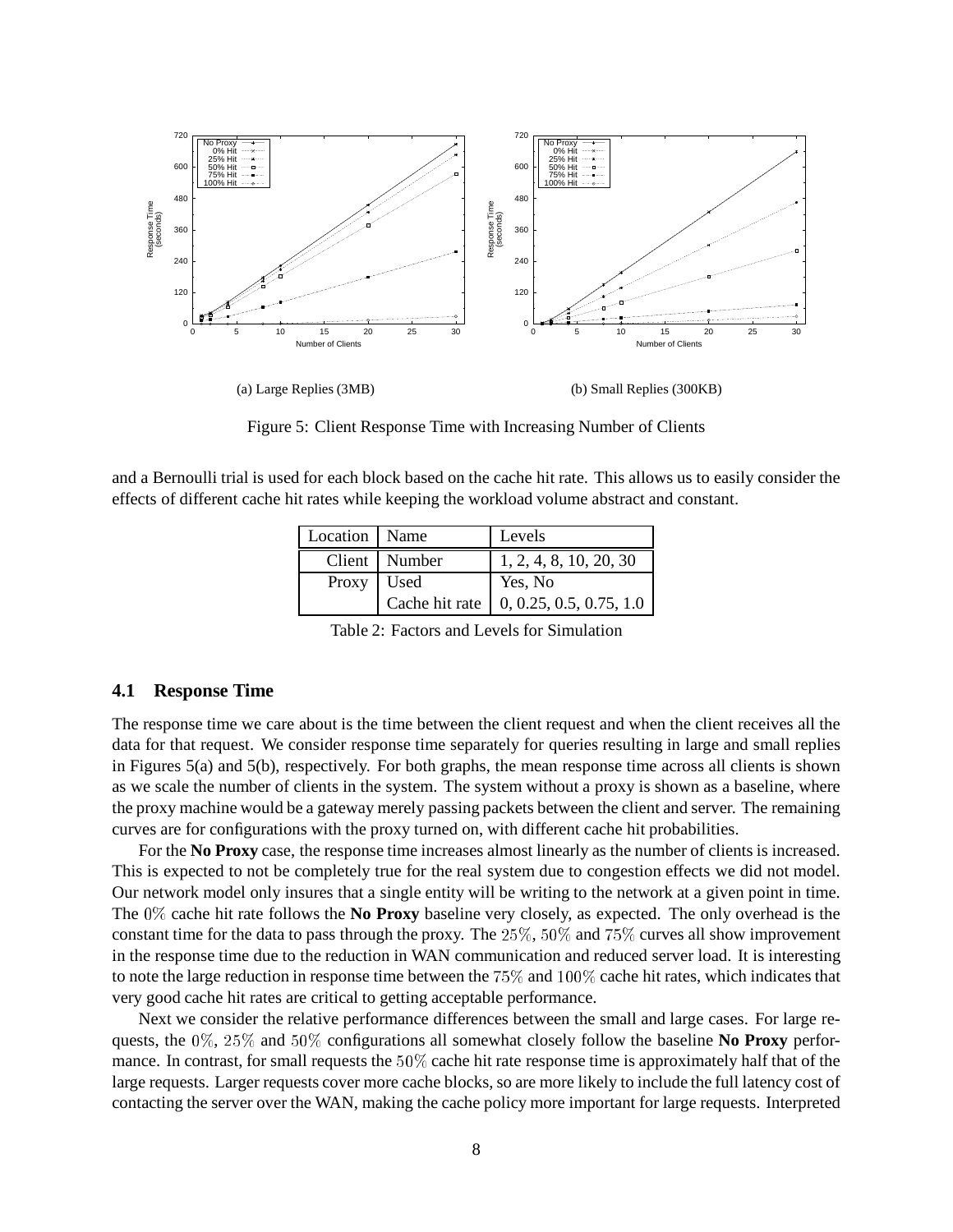

Figure 6: Component Utilization with Increasing Number of Clients

another way, if the request protocol was enhanced to perform some sort of pre-fetching of data so that long haul requests to the server are removed from the critical path for client response time, such an optimization would help most for large queries.

#### **4.2 Utilization**

Another benefit of cache hits in the proxy is to reduce the load seen at the server. This indirectly improves service time of requests handled by the server when server utilization is close to capacity. Server utilization is the percentage of time the server is busy, and is shown in Figure 6(a). For the case of  $100\%$  proxy cache hits, no blocks will ever be requested from the server, so the utilization is zero. The baseline curve is the **No Proxy** case. Utilization increases as clients are added to the system until saturation, and then levels off. Since the maximum utilization seen is about 32:5%, this would suggest that the WAN plays a large role in limiting how fast the server can receive and respond to requests. We expected the server to be more of a limiting factor. The version of the server used for benchmarking was a parallel data server with multiple disks per node, and we conclude that this prevents the server from being a bottleneck. The  $0\%$  hit rate curve should illustrate worse behavior than the baseline **No Proxy** case, because the proxy is adding overhead and is breaking the request into multiple requests for blocks. This is a case where our simulation model does not reflect the real system perfectly. The other curves lie between  $0\%$  and  $100\%$  as expected. The higher the cache hit rate, the fewer the number of requests that actually reach the server.

Proxy utilization follows the expected inverse trend. For low cache hit rates, the proxy does not have much work to do. When the cache hit rate is higher, the overhead of cache maintenance increases, and proxy utilization rises. The main reason we suspect the utilization is very low for all cases except the  $100\%$  cache hit rate, is due to the way time is charged in our simulation. Only the WAN is charged during contention, so the proxy appears idle while sending data. Had this time been charged to the proxy, the 0%, 25%, 50% and 75% curves would all be higher, but still far from full utilization, since much proxy time is spent waiting in the WAN/server loop. The 100% cache hit rate curve saturates the proxy at 20 clients, and would likely be fewer if the charging of time was changed. Initially we had expected the number of clients that a proxy could handle would be higher, so this low number was surprising. An efficient cache lookup scheme is absolutely imperative in supporting as many clients as possible with a single proxy.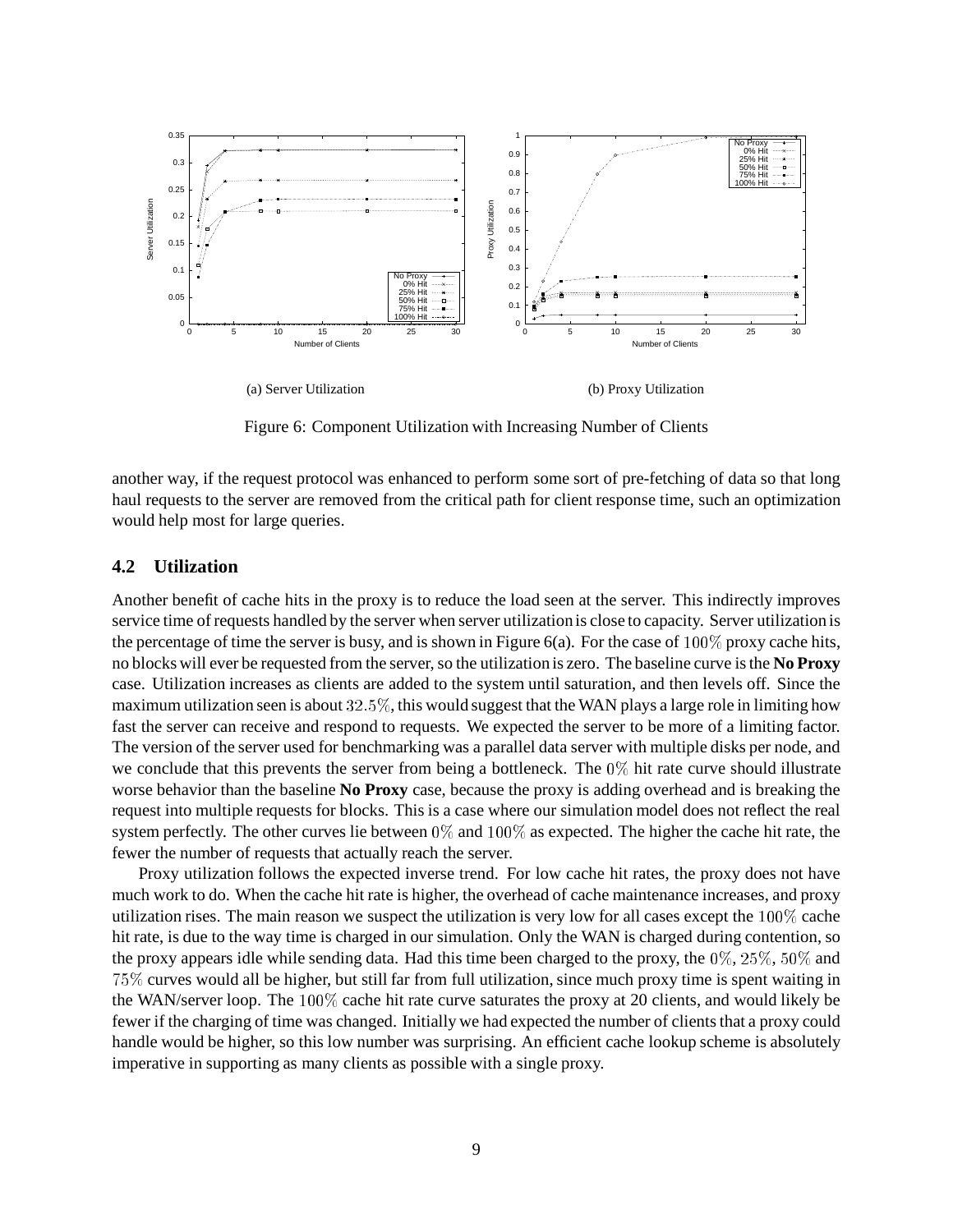# **5 Prototype Proxy Implementation**

As described in Section 2.2, our proxy implementation for T2 caches blocks based on a tiling of the data space. The simulation results indicated that fast operation in cache lookups are imperative for proxy scaling with increasing clients, and overall fast operation in translating queries to block queries is required to avoid increasing client response time. In response to these requirements, we designed the prototype proxy to internally use hashing for cache indexing. The hash key for Virtual Microscope data was based on the server number, slide number and data block number. These attributes provide enough information to give any data block a globally unique ID, while still allowing a fairly small key. Virtual Microscope data blocks are uniform in size, regardless of magnification level.

Every block in the cache is also indexed by other data structures to enable different cache replacement policies. At this time, we have added FIFO, LRU, and RANDOM policies. Briefly, FIFO keeps a list of cached blocks. New blocks are appended to the tail of the list, and the blocks chosen to be the victim for cache eviction when the cache is full is the block at head of the list. LRU maintains reference information, such that the victim is the block that has not been accessed for the longest time. RANDOM chooses a victim randomly from the set of cached blocks. For the rest of this discussion, we use the LRU replacement policy. We intend to investigate these standard replacement policies and other domain specific policies in the future.

#### **5.1 Experimental Setup**

Experiments were run such that one of our driving scenarios for the Virtual Microscope system is emulated. This involves a classroom setting where students are remote with respect to the data. Several users start at approximately the same time, and search a slide looking for interesting regions, presumably to make a diagnosis. This is an ideal situation to experiment with a proxy, due to the geographical proximity of several users with common interest in remote data. The data server is run on an UltraSparc at the University of Maryland, and all raw image data was local to this machine. Clients were run on different nodes of the 128 node IBM SP at the San Diego Supercomputing Center, over the fast wide-area vBNS [16] connection between these sites.<sup>1</sup> When a proxy was used, it ran on another of the San Diego IBM SP nodes, with various cache and block sizes. This setup does not exactly match the architecture shown in Figure 2(b), because the proxy is not running on the network gateway machine, and results in a slight performance penalty by causing request and reply data to make two trips over the client LAN, resulting in more contention and slower performance. Use of a gateway is ideal in this respect, although not practical for many situations.



(a) Left/Right (odd clients) (b) Up/Down (even clients)



<sup>&</sup>lt;sup>1</sup>This fast network (155 Mbit/sec ATM) was used to approach usability in response times. Had we used traditional wide-area connections, the gain in using a proxy would be even better.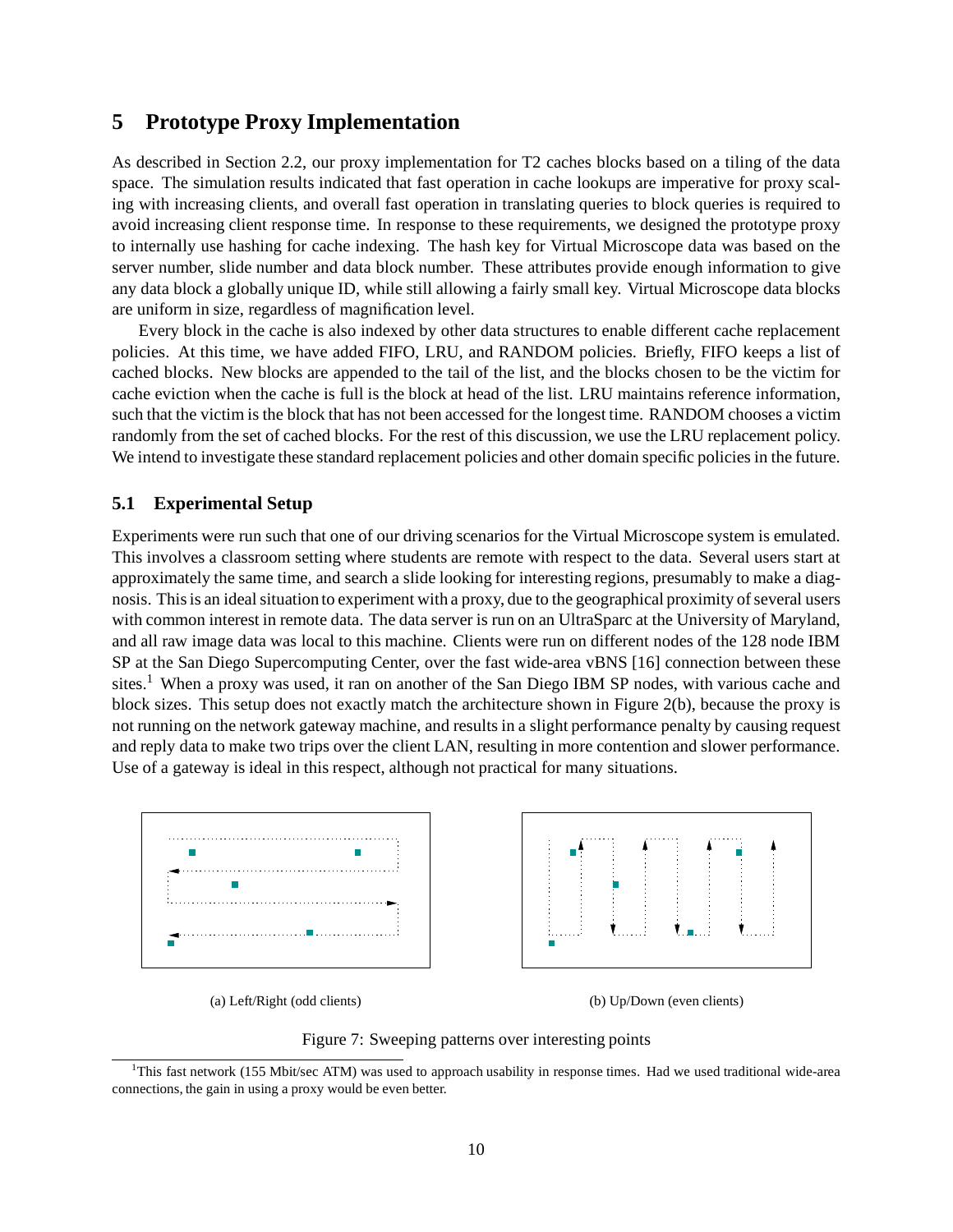We use the same workload model for these experiments as we did for the simulations. This was accomplished by writing a driver to emulate client behavior based on the workload model. The client driver sends requests, accepts data and sits idle for some amount of think time in between requests. Interesting regions are modeled as points in the slide. When a user pans across an interesting region, there is a high probability a request will be generated. When the driver generates client events, some noise is added to avoid multiple clients asking for the same exact region. In addition, we need to avoid having all the clients scan the slide in the same manner. While this may be the best case for any caching mechanism, it is unrealistic. The driver either sweeps through the slide in an up-down fashion or a left-right fashion as shown in Figure 7, as was observed from real microscope users. The interesting regions were chosen once, and hard coded into the client driver.

#### **5.2 Results**

We now present a subset of the experiments we ran. In all cases, the client driver was run until a total of 20 requests were issued per client. This results in approximately  $1.6GB$  of raw image data being read from the disk by the backend process and  $47.2MB$  of image data being sent over the network for each client. The client image data size is important, because the cache sizes were chosen to avoid having everything fit in cache, thus exercising the replacement policy. This choice biases the importance of temporal commonality.

Figure 8 shows separate response time curves for <sup>1</sup>, <sup>2</sup>, <sup>4</sup>, and <sup>8</sup> clients. Each curve represents all the clients, with data points being the mean response time value and the error bars extending to the minimum and maximum response times. For the 1 client case shown in Figure 8(a), the results are as expected. There is no commonality across clients when there is only a single client, so the proxy is only adding overhead by breaking a single query into several block queries, and forcing all server data to flow through the proxy on the way back to the client. This is seen most dramatically for the first query with a proxy, where all data must be faulted from the server. Despite these problems, there are times when improvement is seen over the **No Proxy** curve. This occurs when the blocking of the slide causes extra image data to be retrieved by the proxy for a given request, and the next request is for a nearby region already in the proxy's cache. In essence, blocking the data causes a type of prefetching. Of course, there is a tradeoff in the choice of block size, in that larger blocks will improve the prefetching effect, but will also add to the cost of reading and sending the data. A 64KB block size was empirically found to be a good overall choice for the data set and workload used.

The <sup>2</sup> client case in Figure 8(b) is similar to the <sup>1</sup> client case in that commonality is limited. The two clients are performing different sweep patterns, and any commonality resulting from the common set of interesting points is scattered over time, thus cache misses are common. In considering <sup>4</sup> clients in Figure 8(c), we introduce explicit temporal commonality in the client sets  $\{1,3\}$  and  $\{2,4\}$  from the sweep patterns. In this case, we see the response time curves for both proxy cases are generally at or below the **No Proxy** case. This trend continues in Figure 8(d) as more commonality is added with the introduction of more clients while keeping the same two classes of sweep patterns. Another important observation applies to all the cases, where adding more clients and commonality reduces the response time variation as seen by the error bars in the plots. Not only can the use of a proxy reduce the response time, but it makes the response time more deterministic by avoiding the high variability of WAN communication.

For all experiments, doubling the size of the cache from  $20MB$  to  $40MB$  does not seem to make a difference. For most cases, the curves are similar. This is probably due to the working set size being less than or approximately equal to  $20MB$ . Further experiments with smaller cache sizes are needed to explore cache size sensitivity.

We now consider the effect a proxy has on server utilization. As in the simulated experiments, we expect the reduction of requests that are sent to the server to reduce overall server utilization. Table 3 shows server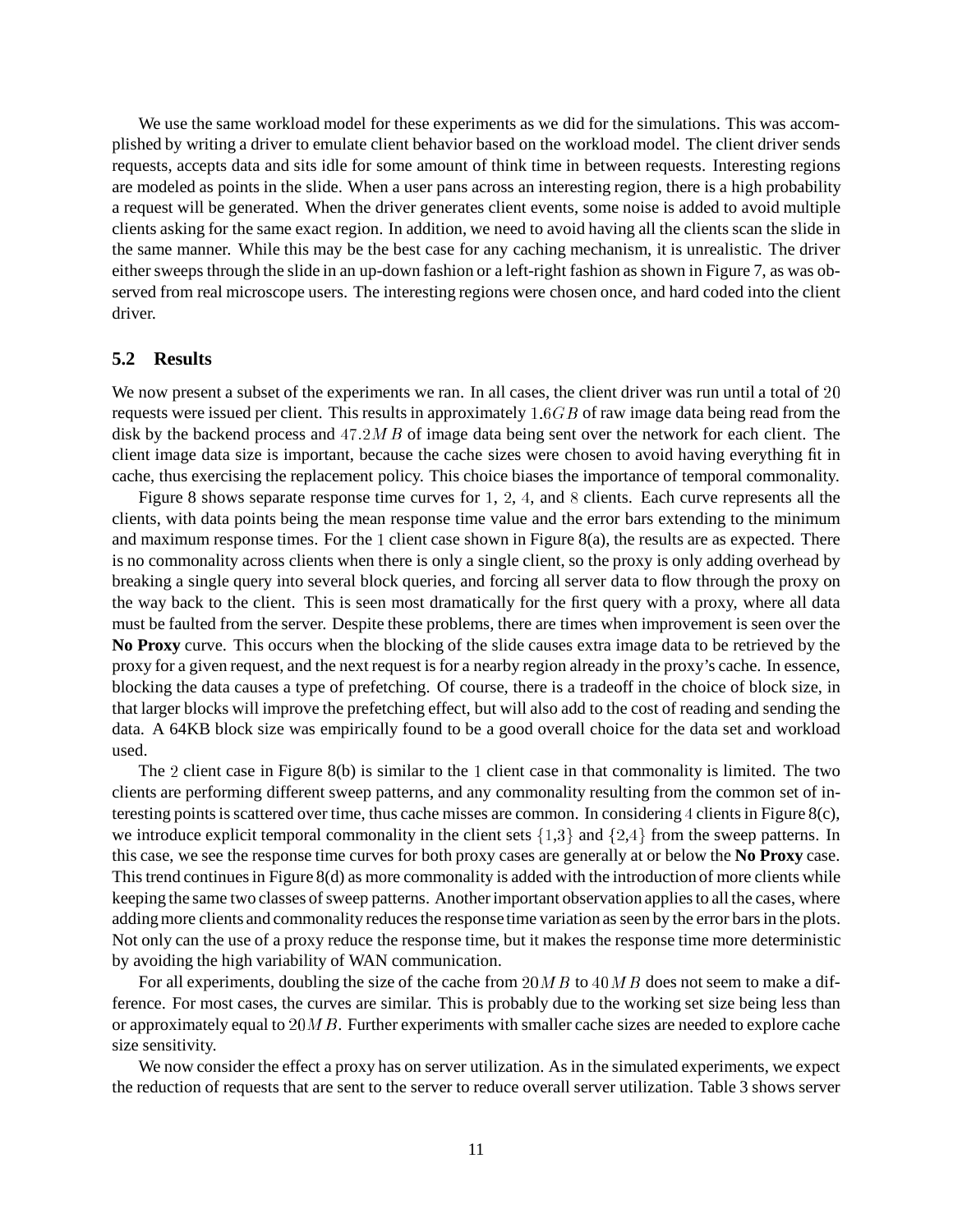

Figure 8: Response Time as number of clients is increased, 64KB Proxy Block Size. The error bars delimit min and max times over all clients.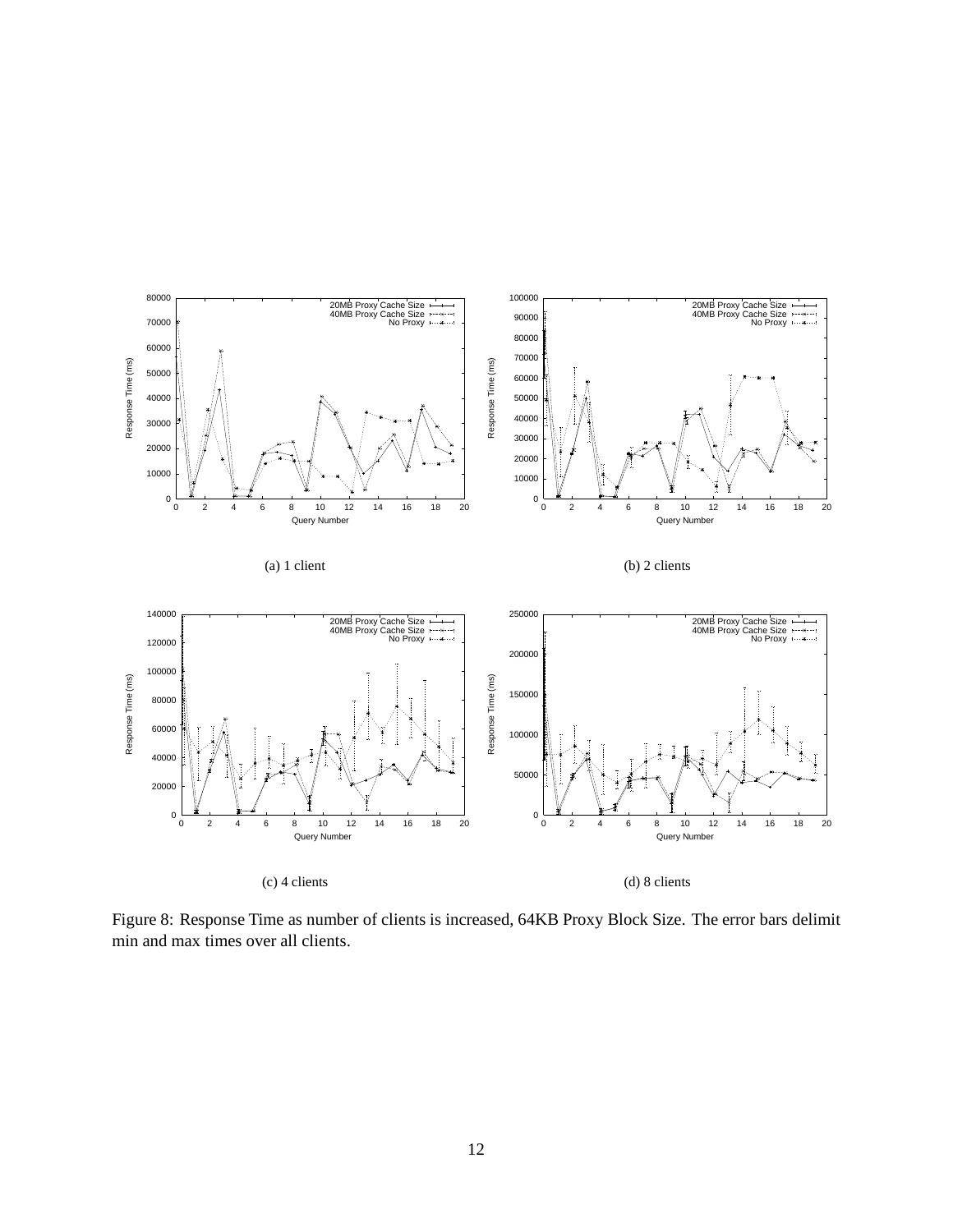| No. Clients    No Proxy |         | Proxy (20MB Cache) | Proxy (40MB Cache) |
|-------------------------|---------|--------------------|--------------------|
|                         | 90.89%  | 85.79%             | 88.57%             |
|                         | 98.11\% | 84.39%             | 83.31\%            |
|                         | 98.35%  | 85.48%             | 83.92%             |
|                         | 98.94%  | 86.17%             | 82.01\%            |

Table 3: Server Utilization

utilization for the same set of experiments. For the single backend process configuration we used, only <sup>2</sup> clients are enough to saturate the server. Addition of the proxy reduces the utilization overall by 2% to 12%. Another way of thinking about the effects of a proxy is that the *request density* is reduced. Request density is the number of requests per unit of time. By satisfying certain blocks in the proxy cache, the stream of block requests is spaced out, thus reducing the request density. Given this reduction, the server can better keep pace with the request stream it is presented, as demonstrated by the utilization numbers, so is able to handle more clients concurrently.

Finally we look at the reduction in wide-area communication volume for these experiments. The general trend was that the WAN volume increases by about 49MB for each client in the **No Proxy** configuration. When a proxy is used, this reduces to about  $30MB$  for both cache sizes. Seeing the same volume decrease for both cache sizes, and the small increase in communication volume as clients are added, indicates that for most cases the first request for data results in a cache miss and most subsequent requests are satisfied in the cache. Even though all the data required by the clients does not fit in the cache, the current working set probably does. More cache statistics are needed to determine if this is the case. If this is true, we should either add more interesting regions to increase the working set size, add more noise to the workload or reduce the cache size to make the experiments more fair and exercise the replacement policy. We can still conclude that for cases when commonality is present, the proxy cache can result in a large reduction in wide area network traffic. The <sup>1</sup> client case again illustrates the benefit of blocking and the prefetching effect, in the absence of inter-client commonality.

# **6 Discussion**

We can make several key observations from simulating and building a proxy for the T2 system. Better understanding of these issues is important for improving the performance of T2-like applications.

#### **Server Phasing**

The proxy transforms client queries into a series of block queries. One major problem that can arise is phasing at the server. The T2 frontend process reads a set of requests up to some fixed maximum number, and then broadcasts the query batch to the backend processes. Each backend processes the query batch as a single unit, scheduling disk I/O, performing computation as needed, and sending the result data to the clients. When completed, the backend processes are then ready to handle the next query batch.

This model of operation is well suited for individualclients sending large queries directly to the server, but can cause phasing problems when used by the proxy sending many small queries. Consider the case where the set of block queries sent by the proxy are not all included in the same query batch sent to the backends. In that case, the data for the original single client query will not arrive at the proxy until at least two backend query batches are completed. This defeats the whole point of using a parallel server and declustering to achieve fast disk I/O for each query.

This problem could be solved in various ways. The T2 protocol packet format could be augmented to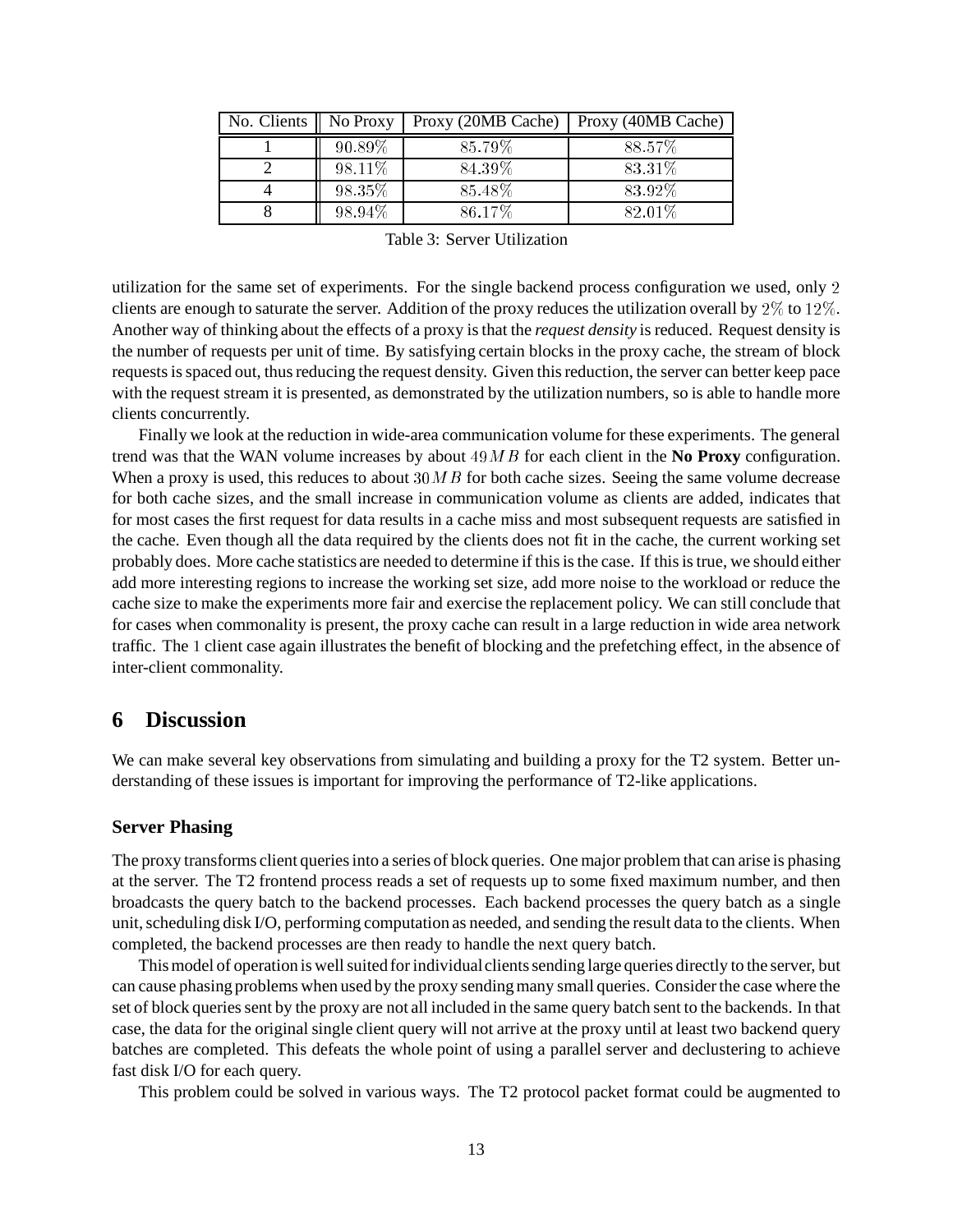include a flag that asks the frontend to continue reading client queries until the one marked *last*. Then all the proxy block queries would be executed in a single backend processing phase. Alternatively, we could add a new T2 query packet that can hold more than one multi-dimensional range request, and the proxy would only send one multi-query to the server.

#### **Uniform Cache Block Size**

In the design of the proxy prototype for the Virtual Microscope, we wanted all magnification levels for a particular block of data to land in the same hash bucket. This would have allowed for automatic down-sampling of block data when a request arrives for a lower resolution image for which higher resolution blocks exist in the cache. Slide data opaqueness is violated, but we wanted to keep that possibility open if there were sufficient need. Considering a request for a given reply size, the size of the blocks and therefore the number of blocks would vary based on the magnification level in the query.

The problem is this design decision causes a significant loss in performance. Since Virtual Microscope slides are two-dimensional, the reduction in block size is quite dramatic as magnification is reduced. For example, a 64KB block size at 400X magnification corresponds to a 64KB/4 = 16KB block size at 200X. Thus we have a block size of only  $1KB$  at 50X! This results in a huge number of block queries to the server for a large query at low resolution (approx. 3072), all to answer a single client query that completely misses the cache. In these cases, it almost did not matter if anything was cached, because response time was dominated by the nearly universal need to access the server for some of the blocks.

This design problem also added a large amount of overhead because of smaller work unit sizes and payload sizes in the server, proxy, and even the network. Without amortizing cost over large work units, the system overhead become quite significant. Suffice to say, the entire system ran very slowly with variable block sizes.

#### **Communication Protocol Issues**

The communication protocol between the client and server makes a large impact on how amenable the application is to proxy-based performance improvements. Since T2 uses a request-response style dissemination mechanism [13], forcing queries and responses to pass through an intermediary causes a guaranteed latency penalty. Simply moving up the protocol stack in the proxy and back down again will add overhead. In early tests of the system with the proxy, a simple pass-thru intermediary caused a doubling of the client latency. Any proxy for a request-response based application will see a similar effect. Perhaps better would be a publish-subscribe model of dissemination where clients instead ask for data ahead of time, and the server simply pushes data to the client. Of course, this is only useful if there is a way to know what future data interests will be. For many T2 applications, the proxy could monitor direction vectors from concise information provided by the client to estimate future requests, and have the server send data without the client asking for it. In this model, the client steers the data flow, rather than asking for each piece. Wide-area applications may have to mandate such protocols if interactivity is needed.

Beyond publish-subscribe dissemination, we could also try other methods to alleviate the penalty involved in sending the reply image data through the proxy before it gets to the client. IP Multicast could be used to send data simultaneously to both the original client that requested it and the proxy. In addition to reducing the response time for the client query, this model would also reduce server utilization. The server only has to spend time sending the data onto the network once, and the network is responsible for forking the data somewhere en route. It would be difficult to have the reply data sent to all recipients of a block and the proxy, because the main expense in using IP Multicast is in building and maintaining the multicast tree as users join and leave a multicast group. The multicast model may work well for long running jobs that infrequently have clients joining and leaving the multicast group, but would be prohibitively expensive for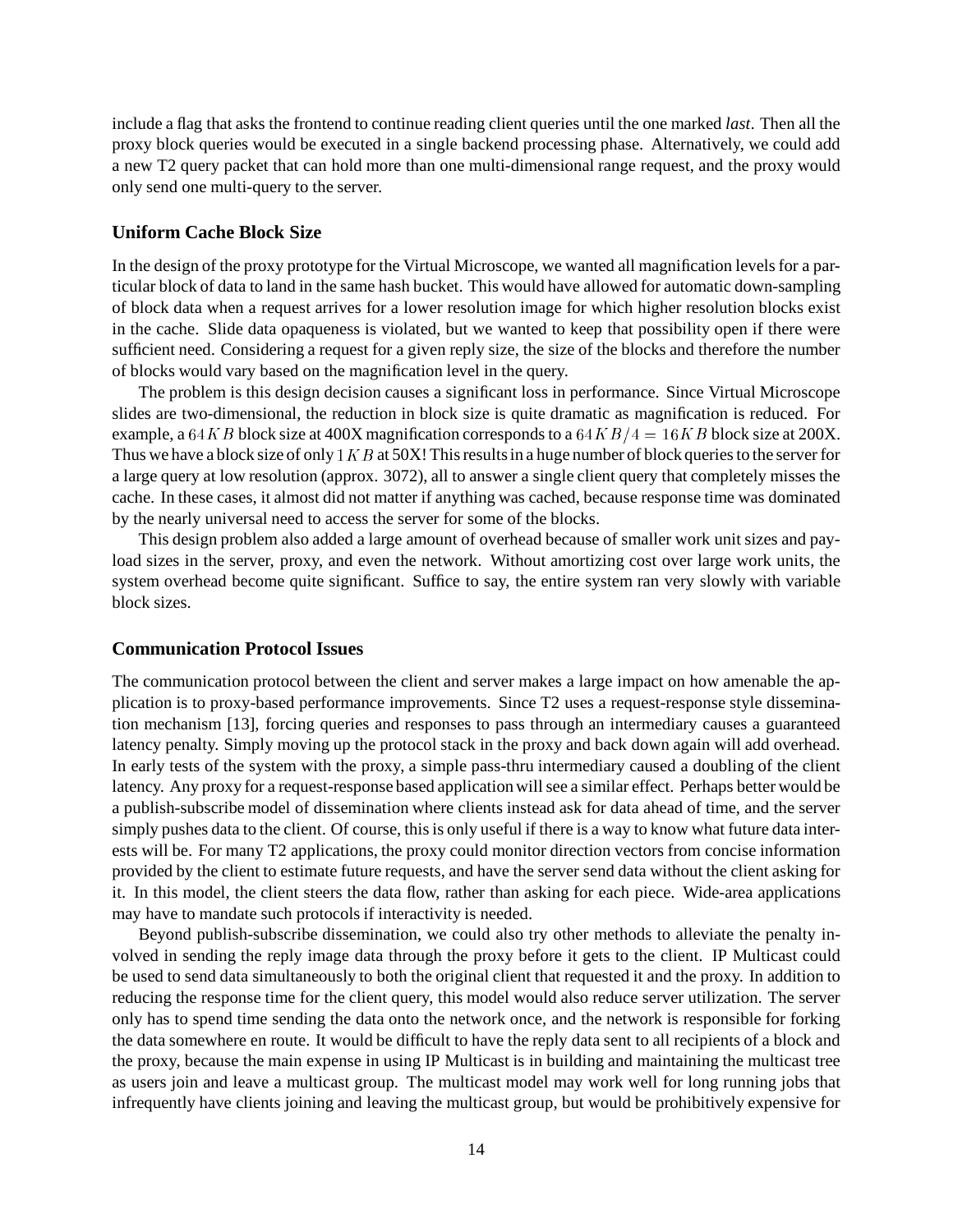the fine granularity changes that would be needed to handle common block requests in the proxy. The proxy architecture would potentially require multicast group membership changes for every query and block, for which current IP Multicast is ill suited.

#### **6.1 Related Work**

Much work is being done to find ways to make wide-area data access more efficient. To reduce latency in processing queries on relational databases, Query Scrambling [1, 3, 4] is a technique that changes the query plan at runtime to do useful work when delays are seen from some data sources. Our proxy technique does not require more than one data source. We are taking advantage of spatial locality in a specific type of nonrelational data. Scrambling is dealing with a different problem on a different type of data.

Broadcast Disks [14] tries to alleviate request-response protocol problems by pushing commonly used data onto a constantly broadcast circular stream. This requires techniques to decide when a client should wait for the next occurrence of needed data on the "disk", or request it directly from the server. This work closely resembles where our work is heading, with the exception that we utilize intermediate nodes in the path from the client to the server. The use of intermediate nodes is a primary distinction between our work and most related database research. Tradeoffs in using client and server resources has been considered for some time now [15].

Due to the explosion of World Wide Web use, there is a large body of work in trying to effectively deal with reducing impact on the wide-area network. Caching web proxies have been studied to great length [17]. A difficult problem here is trying to find a model that does a good job of representing typical web traffic [19]. Our work is different in that we are primarily dealing with multi-dimensional data, and can leverage the semantics of the data and usage to have a better idea of what data will be requested in the future. In addition web data is inherently variable sized [6], whereas we are able to use a uniform sized cache unit.

# **7 Conclusion**

We have shown how the addition of an intermediary proxy in between the clients and server of T2 data intensive applications can improve performance. Given sufficient commonality among a set of clients local to the proxy, we have demonstrated utility by reducing overall system response time, and increased server scalability by decreasing server utilization. In addition, we have reduced the amount of data sent over the wide-area connection between the server and the clients. Even in cases with no inter-client commonality, we see some prefetching improvements for a single client. All these benefits were achieved without changing the existing client or server T2 application code.

To be fair, there are cases when commonality between client requests does not exist, or the commonality is so temporally distributedthat it cannot be taken advantage of. We plan to follow up this work by investigating techniques for deciding when the use of a proxy will be advantageous. If this can be determined, the proxy could be automatically used for cases where it improves performance, and avoided when it does not.

# **8 Acknowledgments**

We would like to thank Anurag Acharya for many early discussions. We would also like to thank Renato Ferreira and Asmara Afework for their work on the simulation study and prototype servers, clients and drivers.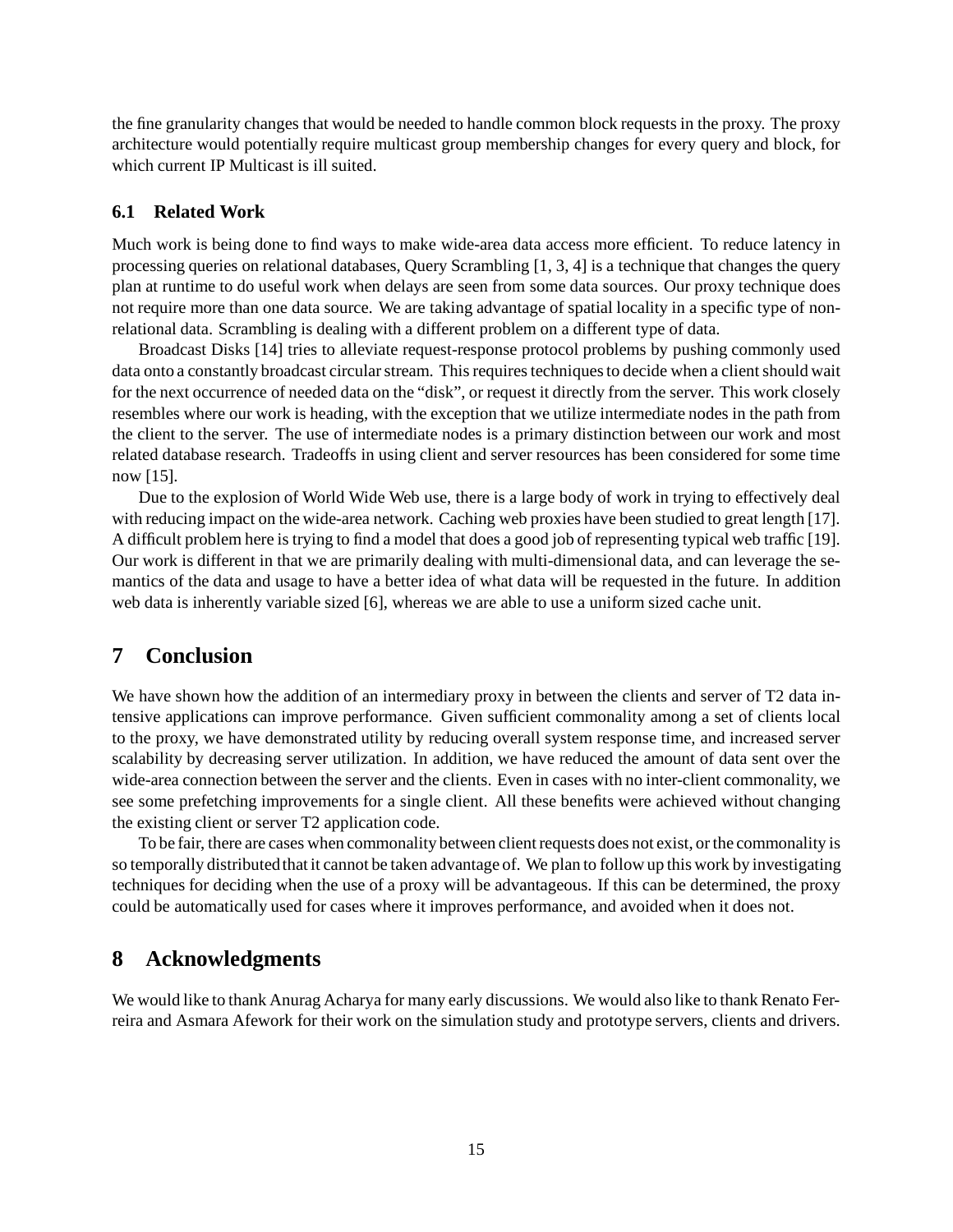# **References**

- [1] Swarup Acharya, Michael Franklin, and Stanley Zdonik. Scrambling query plans to cope with unexpected delays. In *Proceedings of the 1997 ACM-SIGMOD Conference*, Tucson, AZ, May 1997.
- [2] Asmara Afework, Michael D. Beynon, Fabian Bustamante, Angelo Demarzo, Renato Ferreira, Robert Miller, Mark Silberman, Joel Saltz, Alan Sussman, and Hubert Tsang. Digital dynamic telepathology - the Virtual Microscope. Technical Report CS-TR-3892 and UMIACS-TR-98-23, University of Maryland, Department of Computer Science and UMIACS, March 1998. To appear in Proceedings of the 1998 AMIA Fall Symposium.
- [3] Laurent Amsaleg, Philippe Bonnet, Michael Franklin, Anthony Tomasic, and Tolga Urhan. Improving responsiveness for wide-area data access. *IEEE Data Engineering Bulletin*, 20(3), September 1997. http://www.cs.umd.edu/users/franklin/debull/amsaleg.ps.
- [4] Laurent Amsaleg, Michael J. Franklin, Anthony Tomasic, and Tolga Urhan. Scrambling query plans to cope with unexpected delays. In *Proccedings of the 4th International Conference on Parallel and Distributed Information Systems*, Miami Beach, FL, December 1996.
- [5] Michael D. Beynon. Performance evaluation of client-server architectures for large-scale image-processing applications. Virtual Microscope (to be assigned a University of Maryland TR#), University of Maryland, College Park, May 1998.
- [6] Pei Cao and Sandy Irani. Cost-aware WWW proxy caching algorithms. In *USENIX Symposium on Internet Technologies and Systems Proceedings, Monterey, California, December 8–11, 1997*, pages 193–206, Berkeley, CA, 1997.
- [7] Carl F. Cerco and Thomas Cole. User's guide to the CE-QUAL-ICM three-dimensional eutrophication model, release version 1.0. Technical Report EL-95-15, US Army Corps of Engineers Water Experiment Station, Vicksburg, MS, 1995.
- [8] C. Chang, A. Acharya, A. Sussman, and J. Saltz. T2: A customizable parallel database for multi-dimensional data. *ACM SIGMOD Record*, 27(1):58–66, March 1998.
- [9] Chialin Chang, Bongki Moon, Anurag Acharya, Carter Shock, Alan Sussman, and Joel Saltz. Titan: A high performance remote-sensing database. In *Proceedings of the 1997 InternationalConference on Data Engineering*, pages 375–384. IEEE Computer Society Press, April 1997.
- [10] Srinivas Chippada, Clint N. Dawson, Monica L. Mart´ınez, and Mary F. Wheeler. A Godunov-type finite volume method for the system of shallow water equations. *Computer Methods in Applied Mechanics and Engineering*, 1997. Also a TICAM Report 96-57, University of Texas, Austin.
- [11] Shaul Dar, Michael J. Franklin, Bjorn T. Jonsson, Divesh Srivastava, and Michael Tan. Semantic data caching and replacement. In *Proceedings of the 22nd VLDB Conference*, pages 330–341. Morgan Kaufmann Publishers, Inc., 1996. http://SunSite.Informatik.RWTH-Aachen.DE/dblp/db/conf/vldb/DarFJST96.html.
- [12] R. Ferreira, B. Moon, J. Humphries, A. Sussman, J. Saltz, R. Miller, and A. Demarzo. The Virtual Microscope. In *Proceedings of the 1997 AMIA Annual Fall Symposium*, pages 449–453. American Medical Informatics Association, Hanley and Belfus, Inc., October 1997.
- [13] Michael Franklin and Stan Zdonik. Dissemination-based information systems. *IEEE Data Engineering Bulletin*, 19(3):20–30, September 1996.
- [14] Michael Franklin and Stan Zdonik. Data in your face: Push technology in perspective (invited paper). In *Proceedings of the ACM SIGMOD International Conference on Management of Data (SIGMOD98)*. ACM Press, June 1998. http://www.cs.umd.edu/projects/bdisk/inyourface.ps.
- [15] Michael J. Franklin, Bjorn Thor Jonsson, and Donald Kossman. Performance tradeoffs for client-server query processing. In *Proceedings of the ACM SIGMOD International Conference on Management of Data (SIGMOD96)*. ACM Press, June 1996.
- [16] John Jamison, Randy Nicklas, Greg Miller, Kevin Thompson, Rick Wilder, Laura Cunningham, and Chuck Song. vBNS: not your father's Internet. *IEEE Spectrum*, 35(7):38–46, July 1998.